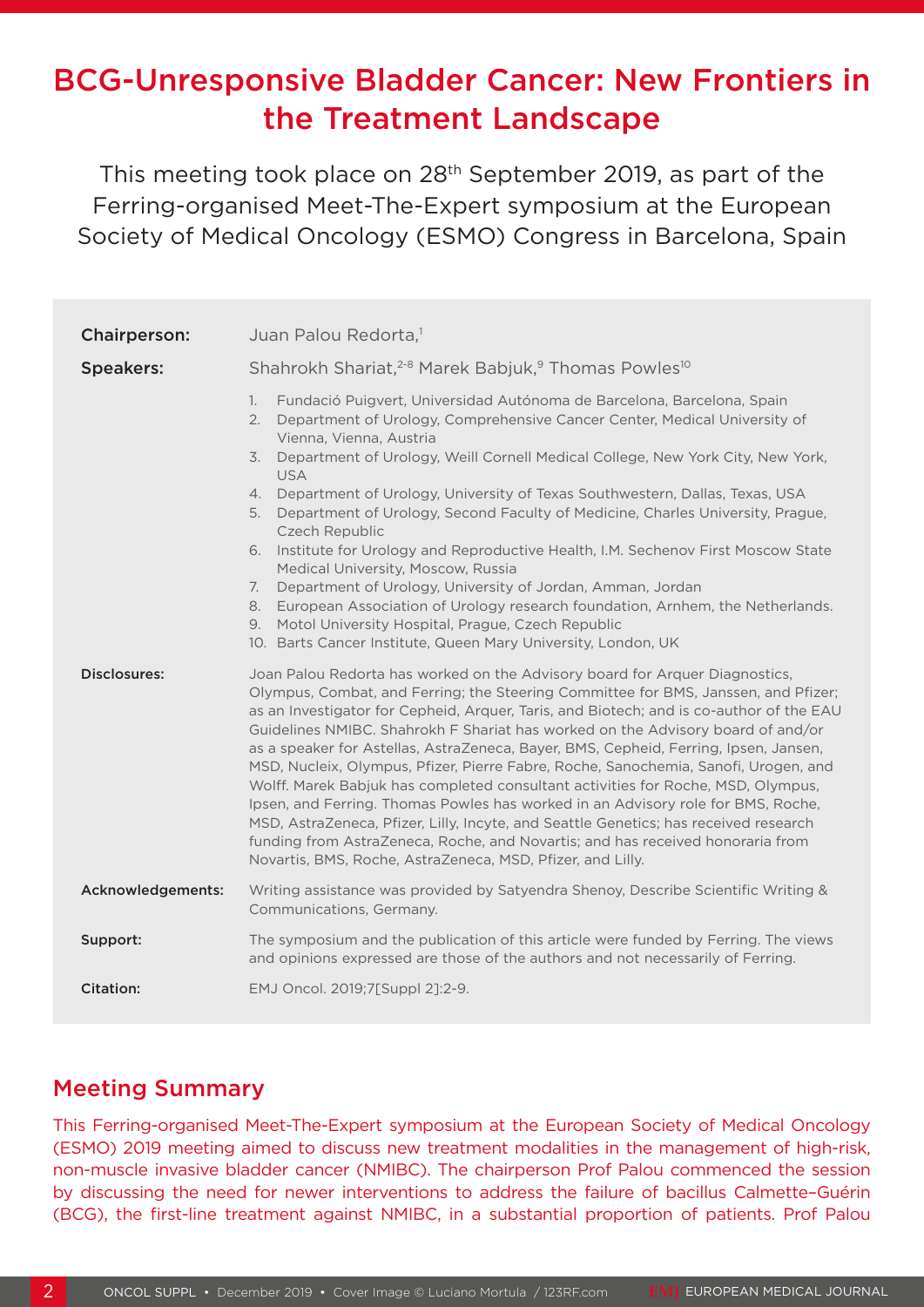emphasised the need to clearly define refractory disease to optimise second-line treatments, before introducing immune checkpoint inhibitors as a promising class of drug for the treatment of BCG-unresponsive NMIBC. Prof Shariat discussed a case study to define key clinical timepoints for evaluating therapeutic outcomes of BCG treatment. He further outlined factors to be considered before deciding on radical cystectomy in BCG-unresponsive NMIBC. Prof Babjuk listed some of the landmark trials conducted recently to investigate chemotherapeutic agents such as mitomycin C (MMC) and docetaxel in BCG-unresponsive patients before highlighting the role of advanced drug delivery technologies such as electromotive drug administration (EMDA), hyperthermic intravesical chemotherapy, and radiofrequency-induced thermo-chemotherapy effect (RITE) in improving the effectiveness of these agents. Prof Powles shared data from some of the trials investigating immune checkpoint inhibitors such as PURE-01, ABACUS, KEYNOTE, to underscore the importance of biomarkers in selecting appropriate treatment strategies for NMIBC.

# Non-Muscle Invasive Bladder Cancer: The Need for Treatment Options to Evolve

#### Professor Juan Palou Redorta

Prof Palou initiated the symposium by providing epidemiological data on bladder cancers. Urothelial carcinomas comprise approximately 90% of all bladder cancers diagnosed.<sup>1</sup> NMIBC has a high recurrence rate with a risk of invasive and metastatic progression.<sup>1,2</sup> While BCG immunotherapy is the first-line treatment for NMIBC, approximately 30–40% of patients are nonresponsive.<sup>3</sup> In addition, a global shortage of BCG supply has caused a significant medical and economic impact.4,5 Treatment failure of BCG does occur, and for high-risk patients frequently requires curative radical cystectomy, which is associated with increased morbidity and reduced quality of life.<sup>6-8</sup>

The history of cancer immunotherapy began with the discovery of BCG by Albert Calmette and Camille Guérin at the start of the 20<sup>th</sup> century.<sup>9,10</sup> Further understanding of the underlying mechanism was demonstrated by Zbar et al.,<sup>11</sup> who showed that in animal models close contact between BCG and tumour cells was required. Finally, in 1976, Morales et al.<sup>12</sup> showed a favourable outcome following the use of intravesical BCG instillation for treatment of NMIBC.

Guidelines from the European Association of Urology (EAU) recommend BCG maintenance therapy in high-risk NMIBC, and BCG or radical cystectomy in very-high-risk NMIBC.13 Specifically, patients with intermediate-risk tumours should receive the full-dose BCG intravesical immunotherapy or instillations of chemotherapy for 1 year. Moreover, in patients with high-risk tumours, full-dose intravesical BCG for 1–3 years is indicated. In patients at the highest risk of tumour progression, immediate radical cystectomy should be considered as an alternative to BCG. Radical cystectomy is also recommended in BCG-unresponsive tumours. A meta-analysis of >15,000 patients revealed that factors such as T1 substage, associated carcinoma *in situ* (CIS), tumour size, and age are good indicators for early cystectomy in highgrade T1 bladder cancer.<sup>14</sup> However, high-grade T1 bladder cancer initially challenged with BCG was not found to show any substantial difference in 5-year disease-specific patient survival in comparison with patients who underwent radical cystectomy.15 While radical surgery could avoid disease progression, prognosis in NMIBC patients who experience progression of their disease could be similar to those with primary muscleinvasive bladder cancer (MIBC), and delayed radical cystectomy undermines patient survival.<sup>16,17</sup> The most imperative question then presents: what is the appropriate timeframe to recognise the failure of BCG and opt for radical cystectomy, especially since the likelihood of a cure decreases with advancing disease?

The key to optimal treatment of NMIBC lies in defining BCG responsiveness.18 BCG refractoriness is the persistence of T1G3/high-grade disease at 3 months despite treatment and can also characterise a tumour stage/grade progression 3 months after BCG induction or TaG3/high-grade either at 3 or 6 months, and CIS that persists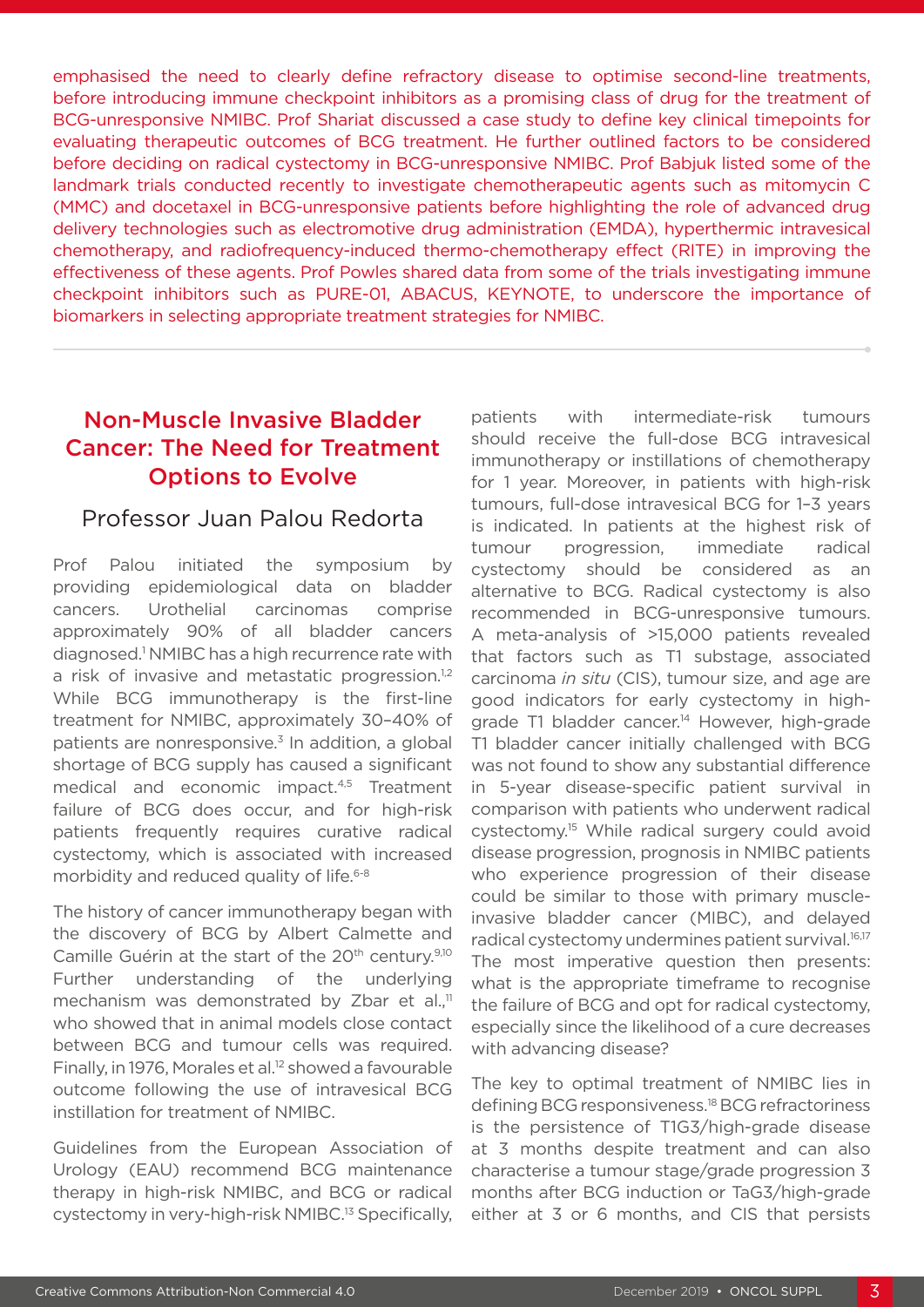at 6 months. BCG relapse is when high-grade disease recurs after achieving disease-free state following 6 months of adequate BCG. Lastly, BCG-unresponsive is when there is a failure to achieve complete response (CR) in Ta/high-grade within 6 months, or relapsing within 6–12 months of last BCG after previously attaining CR.

The focus on programmed cell death protein (PD)-1/PD-L1, an immune inhibitory receptor, in recent years serves as an example of the latest research trend towards checkpoint inhibitors in bladder cancer treatment.<sup>19</sup> PD-1 receptors are present on cells of the immune system, including monocytes, macrophages, dendritic cells, and T cells, particularly the cytotoxic T cells. The interaction of the ligands, PD-L1 or PD-L2, with the PD-1 receptor results in turning off T-cell activation and cytokine production.

Finally, Prof Palou reiterated the need for a change in approach to the treatment of NMIBC, owing to failure of existing regimens in a proportion of the patients as well as the emergence of new treatments. These include standard chemotherapeutic agents such as paclitaxel, docetaxel, and gemcitabine; immunotherapeutic agents such as interferon-α (IFNα), mycobacterial cell wall-DNA complexing, *Mycobacterium brumae*, *Lactobacillus casei*, checkpoint inhibitors, and intravesical rAdIFNα/ Syn3; and upcoming technological advances such as photodynam therapy, chemohyperthermia/ microwaves, thermosensitive hydrogels, EMDA, and the gemcitabine-releasing intravesical system.20-22

## Defining BCG-Unresponsive Non-Muscle Invasive Bladder Cancer: A Case Study

#### Professor Shahrokh Shariat

Prof Shariat's presentation began by listing the treatment goals in high-risk NMIBC: 1) eradicate the existing tumour; 2) prevent or delay tumour recurrence; 3) prevent or delay tumour progression; and 4) prevent pan-urothelial disease.

To highlight the importance of clinical judgement in selecting an optimal interventional strategy,

Prof Shariat presented the case of a 64-year-old male patient who presented with haematuria. The patient had a lifestyle risk factor associated with bladder cancer, heavy and chronic smoking, as well as the comorbid conditions hypertension and hyperlipidaemia.23,24 Ultrasound evaluation of the bladder revealed a single mass, cytology results were positive, and cystoscopy showed a single lesion on the left side with appearance of a papillary tumour of approximately 2 cm. Following a transurethral resection (TUR) and subsequent histological evaluation, the tumour was identified as a pT1 high-grade urothelial CIS, with no lymphovascular invasion, and 10% glandular variant. The tumour was also visually judged to be completely resected.

As is indicated in such cases, the patient underwent a follow-up restaging TUR to minimise the risk of understaging the NMIBC following the first TUR. Such a restaging TUR is associated with a lowered recurrence rate (50% of recurrences are at the same site) $25$  and improved response to intravesical BCG and MMC therapy.<sup>26</sup> Moreover, persistent T1 disease at re-TUR carries a high risk (75% at 5 years) of progression following BCG therapy thereby justifying the use of re-TUR to identify these patients, $27$  even though it has been recently published that the risk of progression is 25.3%.28

The restaging TUR revealed a high-grade Ta urothelial carcinoma of the bladder without lymphovascular invasion and glandular variant similar to the first TUR. The next course of action in such a case is to initiate immunotherapy with intravesical BCG treatment since this has been known to result in initial response rates of approximately 80% for CIS and tumour-free response rates of approximately 70% for papillary disease.29 However, despite these promising results, not all patients derive benefit and some tumours could relapse over time.13,27 Three months following BCG induction, the patient showed positive cytology results and the presence of CIS on subsequent cystoscopy. Clinical data published by Lamm et al.<sup>30</sup> has shed more light on the time-frame necessary to evaluate the effectiveness of BCG treatment and aid the choice of further courses of action. In a subset of subjects with CIS in their study. Lamm et al.<sup>30</sup> reported a CR rate of 58% and 55% in subjects who had received a 6-week BCG treatment, either as induction or maintenance therapy,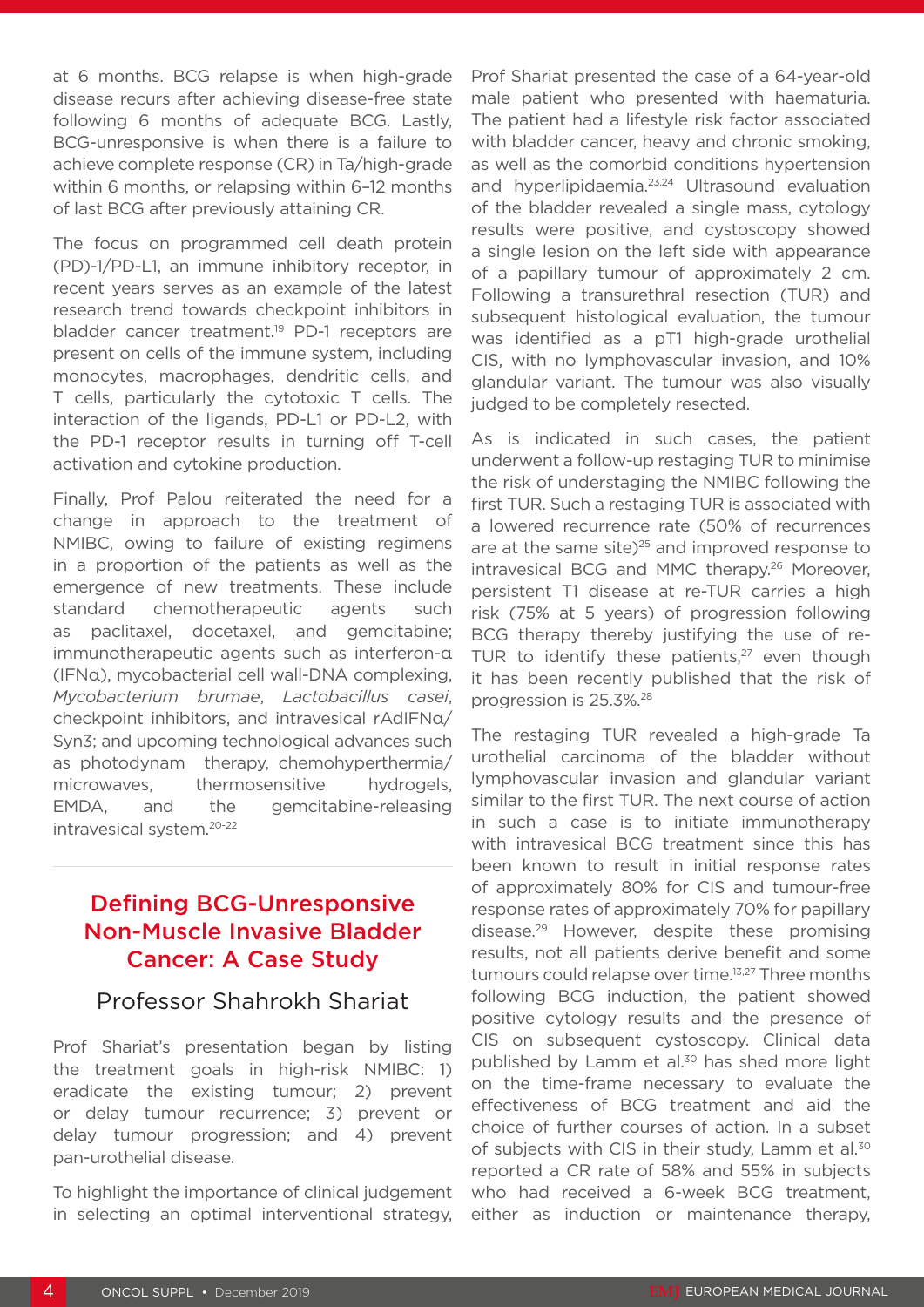respectively. While these appear suboptimal, a further 3-week BCG treatment resulted in an increase in CR rates to 69% and 84%, respectively. Hence, the appropriate timeframe for evaluation appears to be 6 months following initiation of intravesical BCG for CIS and possible high-grade Ta.

At the 6-month evaluation, the patient had a negative cytology result and no evidence of tumour; however, at the 9-month evaluation a low-grade Ta lesion was observed with a continued negative cytology result, and at the 12-month evaluation a CIS was discovered. These findings illustrate the significance of grading Ta tumours emerging post-BCG treatment<sup>31</sup> and diagnosing BCG-unresponsive tumours to select appropriate course of action. BCGunresponsiveness is defined as the occurrence of 1 of 3 events: 1) MIBC is detected during follow-up; 2) a CIS or high-grade Ta is present at 3 and 6 months or a high-grade T1 is present at 3 months; or 3) a high-grade tumour appears during BCG therapy after achieving a diseasefree state at 6 months. $13$  For such purposes, BCG-unresponsiveness also includes BCG intolerance in which severe side effects prevent further BCG instillation before completing treatment.

Based on major treatment guidelines and clinical evidences, the current standard treatment for BCG-unresponsive NMIBC is radical cystectomy because it results in a cancer-specific survival of approximately 90%, and quality of life in patients who have undergone radical cystectomy is comparable to the general population. However, this procedure also has shortcomings: it is more frequently employed than necessary, substantial morbidity and mortality are associated with the procedure, it is unsuitable for elderly and frail patients, and there exists a possible need for cosmetic interventions in parallel.8,32

Prof Shariat concluded his presentation by listing the six essential conditions that serve as ideal benchmarks while considering bladder-sparing strategies in BCG-unresponsive NMIBC patients: 33 1) when they are easier and safer than radical cystectomy; 2) when they are cheaper and faster than radical cystectomy; 3) when they are clinically acceptable and with durable effectiveness; 4) when there is a low risk of progressing to invasive or metastatic disease; 5) when there is a minimal

delay in receiving radical cystectomy in case of failures; or 6) when there is no increase in the risk of complications following radical cystectomy in case of failures.

# Emerging Technologies in the Treatment of BCG-Unresponsive Non-Muscle Invasive Bladder Cancer

# Professor Marek Babjuk

Prof Babjuk began his presentation by listing some of the trials that have investigated chemotherapeutic agents in the treatment of BCG-unresponsive NMIBC.

Several clinical studies assessing the effect of various chemotherapy agents after BCG treatment failure have been conducted. In one of the first trials comparing MMC and BCG instillation in patients with NMIBC, 19% (4/21) of subjects were disease-free at 3 years after the use of MMC as a second-line agent following BCG.<sup>34</sup> Valrubicin, a U.S. Food and Drug Administration (FDA)-approved agent for bladder CIS, showed a CR rate of 18% at 6 months in subjects who were BCG-unresponsive or BCG-intolerant.<sup>35</sup> A Phase II trial on intravesical gemcitabine against NMIBC following 2 prior courses of BCG showed a 47% CR at 3 months and 21% of the subjects were disease-free at 2 years.<sup>36</sup> In another study that investigated the long-term survival outcomes in subjects receiving docetaxel for recurrent NMIBC after previous BCG treatment, 59% of the subjects reported a CR after induction therapy with docetaxel and recurrence-free survival (RFS) rates at 1 and 3-year follow-ups were 40% and 25%, respectively.<sup>37</sup> In addition to these single-agent treatments, encouraging results have also been observed in sequential chemotherapy treatments, such as gemcitabine with docetaxel. In a study on subjects with NMIBC, two-thirds of whom were BCG-unresponsive, a sequential regimen of gemcitabine followed by docetaxel showed 1 and 2-year RFS of 49% and 34%, respectively. In addition, a recently completed Phase I trial<sup>38</sup> showed promising results and an acceptable tolerability of intravesical cabazitaxel, gemcitabine, and cisplatin in urothelial carcinoma of the bladder.<sup>38</sup>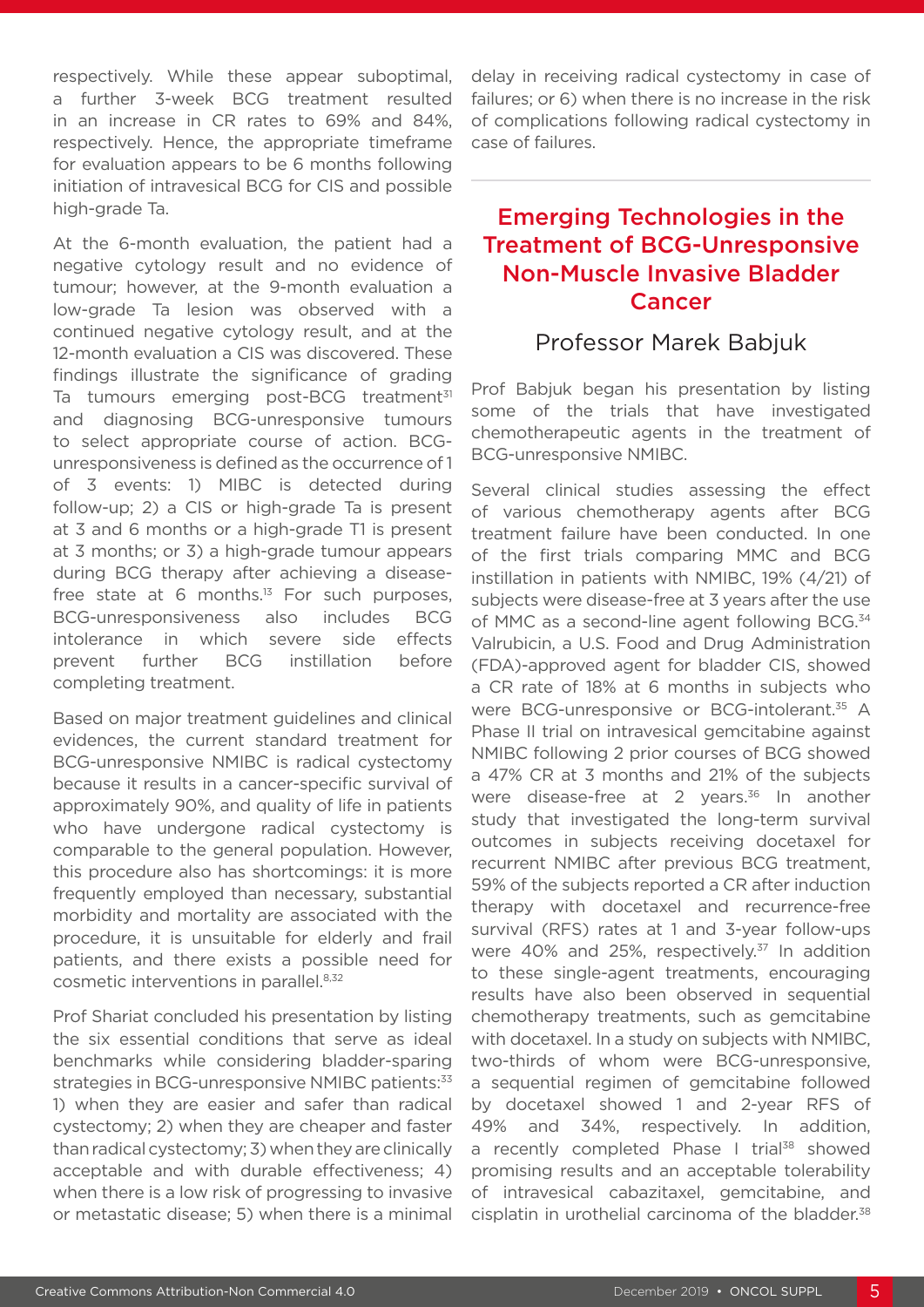Moreover, a new drug delivery system for intravesical administration of a nanoparticlebased formulation containing docetaxel has also been undergoing clinical investigation.39

The encouraging results from chemotherapeutic agents against BCG-unresponsive NMIBC has led to a paradigm shift in terms of designing improved drug delivery systems for these agents. Thermo-chemotherapy, a procedure by which increased localised temperature induced by microwaves (RITE) improves the effectiveness of chemotherapeutic agents in BCG-unresponsive NMIBC, has been described in a study by Nativ et al.40 This study discovered that in 111 subjects administered MMC concomitant with bladder wall, hyperthermia (42°C ± 2°C) showed a 1 and 2-year disease-free survival (DFS) of 85% and 56%, respectively. In addition, in the subgroup of 50 BCG-unresponsive subjects with CIS, the CR at 6 months was 46.0% and the 2-year RFS was 68.9%. Results from a recent Phase II study that employed RITE showed an improvement in the cytotoxicity and drug absorption of MMS via formation of tunnelling microtubules.<sup>41</sup> However, DFS rates between RITE and control were similar, and it was concluded that RITE might be a better second-line choice for non-CIS recurrence. A post hoc analysis of BCG-unresponsive subjects from another study which employed hyperthermic intravesical chemotherapy for intermediate and high-risk NMIBC reported that approximately 50% of subjects were diseasefree at the median follow-up of 14.0 months, and the overall median DFS was 17.7 months.<sup>42</sup> Results from a Phase II study to evaluate the efficacy of MMC delivered by EMDA as first-line salvage therapy in high-risk BCG-unresponsive NMIBC subjects showed that EMDA-MMC was potentially a safe and effective 'bladder-sparing' option in certain patients.

Another recent modality that is being investigated as an option in BCG-unresponsive NMIBC is intravesical *IFN*α gene therapy, given every 3 months. *IFN*α has been shown to possess several direct and indirect antitumour actions and can cause tumour cell death.43 One of the candidates to emerge is nadofaragene firadenovec

 (rAD-IFN/Syn3), a nonreplicating adenovirus vector-based gene therapy carrying the *IFNα2b* gene as well as *Syn3*, a novel synthetic excipient that disrupts the urothelial glycosaminoglycan layer and enhances transduction of the

urothelium, resulting in local effects instead of a systemic one.<sup>44</sup> In a Phase I study, after instillation of rAD-IFN/Syn3, the cells of the bladder wall were shown to produce and secrete *IFNα2b* for a period of up to 10 days. $45$  A subsequent Phase II open-label trial investigating 2 different doses showed an overall RFS of 35% at 1 year. In addition, the median time to high-grade recurrence was longer in the high-dose group in comparison with the low-dose group (12 months versus 4 months).<sup>46</sup> rAD-IFN/Syn3 is currently in Phase III clinical development for the treatment of high-grade, BCG-unresponsive NMIBC, and the data will soon be released.

In summary, various technological advances in drug delivery methods hold the potential of being developed into optimal treatment regimens for BCG-unresponsive NMIBC.

#### Systemic Treatments: Immune Therapy in Carcinoma *In Situ-*T4a Bladder Cancer

#### Professor Thomas Powles

Prof Powles commenced his presentation by highlighting the number of immune checkpoint inhibitors that were licensed for metastatic urothelial carcinoma, including atezolizumab, 47,48 nivolumab,<sup>49</sup> pembrolizumab,<sup>50</sup> durvalumab,<sup>51</sup> and avelumab,<sup>52</sup> before summarising data from some of the trials.

The open-label, Phase II, PURE-01 trial was designed to evaluate pembrolizumab, given as 3 cycles of 200 mg every 3 weeks, as a neoadjuvant immunotherapy prior to radical cystectomy in subjects with bladder carcinoma that had progressed to invade the muscle tissue.53 Results from the PURE-01 trial showed an attainment of pT0 (pathological CR) in 42% of the subjects, indicating that neoadjuvant pembrolizumab might have beneficial prognosis in subjects with MIBC tumours which were PD-L1-positive and had a high tumour mutation burden. Prof Powles further highlighted the significance of biomarkers in predicting response rates; the proportion of the subjects in the PURE-01 trial with DNA damage response or *RB1* genomic alterations and achieving pT0 was 60%. Moreover, the proportion of the subjects with DNA damage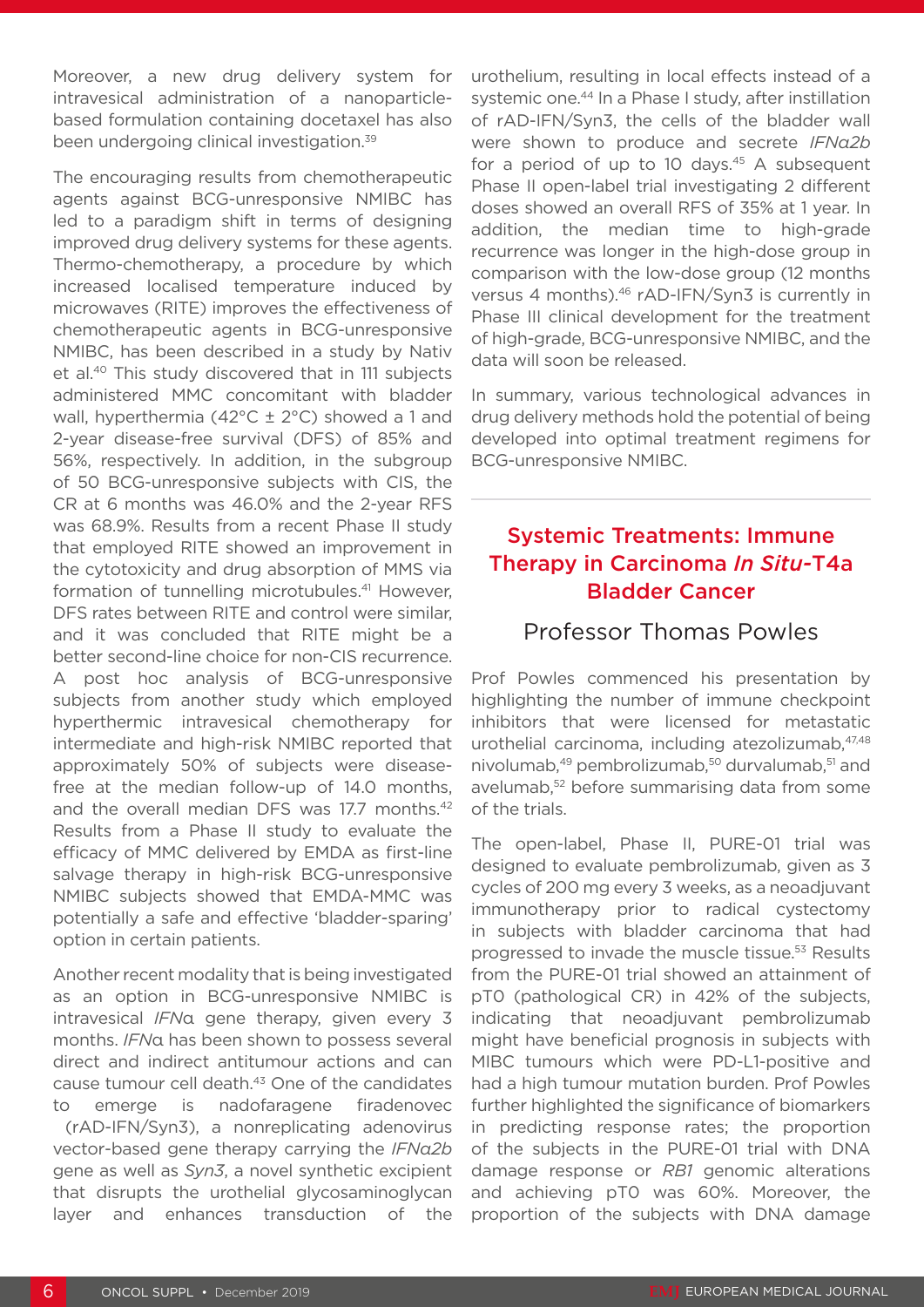response or *RB1* genomic alterations, a PD-L1 combined positive score ≥20%, and pT0 achievement was 90%.54

The Phase II ABACUS trial was designed to evaluate atezolizumab, two cycles of 1,200 mg every 3 weeks were given as a neoadjuvant treatment prior to cystectomy in subjects with cT2-4aN0M0 MIBC who were ineligible for cisplatin treatment.55 Overall pathologic (p)CR rate was 29%; however, PD-L1-positive subjects had a higher pCR rate (40%) in comparison to PD-L1-negative subjects (16%). The results could be attributed to a higher expression of PD-L1, as well as a CD8-inflamed phenotype in MIBC, in comparison to metastatic bladder cancer.56,57

Another Phase Ib/II trial investigating neoadjuvant pembrolizumab in combination with chemotherapy for locally advanced urothelial cancer58 showed an RFS of 70% and a diseasespecific survival of 90% at 18 months.

There are also updated interim results from the Phase II KEYNOTE-057 trial investigating

pembrolizumab for subjects with high-risk BCG-unresponsive NMIBC.<sup>59</sup> The CR rate in the cohort of subjects who had CIS with papillary disease was reportedly 40.2%, with none of the subjects progressing to T2. In addition, median CR was 12.7 months, and 75% and 53% of subjects had a CR duration of ≥6 months and ≥9 months, respectively.

Furthermore, two new trials are currently ongoing: the Phase III NIAGARA trial evaluating durvalumab following neoadjuvant chemotherapy, and the POTOMAC trial evaluating durvalumab in combination with BCG in BCG-naïve NMIBC subjects.

Prof Powles summarised his presentation by indicating multiple mechanisms of resistance in metastatic disease which could result in treatment failure. This further highlights the significance of biomarkers in optimising treatment and predicting response rates, and the need for studies in BCG-naïve disease to identify newer therapeutic strategies in NMIBC.

#### References

- 1. Pashos CL et al. Bladder cancer: Epidemiology, diagnosis, and management. Cancer Pract. 2002;10(6):311-22.
- 2. Catalona WJ et al. Risks and benefits of repeated courses of intravesical bacillus Calmette-Guerin therapy for superficial bladder cancer. J Urol. 1987;137(2):220-4.
- 3. Zlotta AR et al. The management of BCG failure in non-muscle-invasive bladder cancer: An update. Can Urol Assoc J. 2009;3(6 Suppl 4):S199-205.
- 4. Ourfali S et al. Recurrence rate and cost consequence of the shortage of bacillus Calmette-Guérin Connaught strain for bladder cancer patients. Eur Urol Focus. 2019. [Epub ahead of print].
- 5. Babjuk M et al. Statement concerning the shortage of BCG vaccine from the EAU guidelines panel on nonmuscle-invasive bladder cancer. 2018. Available at: https://uroweb. org/wp-content/uploads/Updatedstatement-concerning-the-shortageof-BCG-vaccine-NMIBC-Panel-2018. pdf. Last accessed: 25 November 2019.
- 6. Liedberg F. Early complications and morbidity of radical cystectomy. European Urology Suppl.

2010;9(1):25-30.

- 7. Kamat AM et al. BCG-unresponsive non-muscle-invasive bladder cancer: Recommendations from the IBCG. Nat Rev Urol. 2017;14(4):244-55.
- 8. Lee RK et al. Urinary diversion after radical cystectomy for bladder cancer: Options, patient selection, and outcomes. BJU Int. 2014;113(1):11- 23
- 9. Calmette A. Preventive vaccination against tuberculosis with BCG. Proc R Soc Med. 1931;24(11):1481-90.
- 10. Calmette A et al. La vaccination preventive contre la tuberculose par le "BCG". Paris: Masson et Cie, 1928.
- 11. Zbar B et al. Immunotherapy of cancer: regression of intradermal tumors and prevention of growth of lymph node metastases after intralesional injection of living *Mycobacterium bovis*. J Natl Cancer Inst. 1972;49(1):119-30.
- 12. Morales A et al. Intracavitary Bacillus Calmette-Guerin in the treatment of superficial bladder tumors. J Urol. 1976;116(2):180-2.
- 13. Babjuk M et al. European Association of Urology guidelines on non-muscleinvasive bladder cancer (TaT1 and

carcinoma in situ) – 2019 update. Eur Urol. 2019;76(5):639-57.

- 14. Martin-Doyle W et al. Improving selection criteria for early cystectomy in high-grade T1 bladder cancer: a meta-analysis of 15,215 patients. J Clin Oncol. 2015;33(6):643-50.
- 15. Kulkarni GS et al. An updated critical analysis of the treatment strategy for newly diagnosed high-grade T1 (previously T1G3) bladder cancer. Eur Urol. 2010;57(1):60-70.
- 16. Svatek RS et al. Discrepancy between clinical and pathological stage: external validation of the impact on prognosis in an international radical cystectomy cohort. BJU Int. 2011;107(6):898-904.
- 17. Abdollah F et al. Incidence, survival and mortality rates of stage-specific bladder cancer in United States: a trend analysis. Cancer Epidemiol. 2013;37(3):219-25.
- 18. Kamat AM et al. Definitions, end points, and clinical trial designs for non-muscle-invasive bladder cancer: recommendations from the International Bladder Cancer Group. J Clin Oncol. 2016;34(16):1935-44.
- 19. Kim JW et al. Emerging immunotherapies for bladder cancer.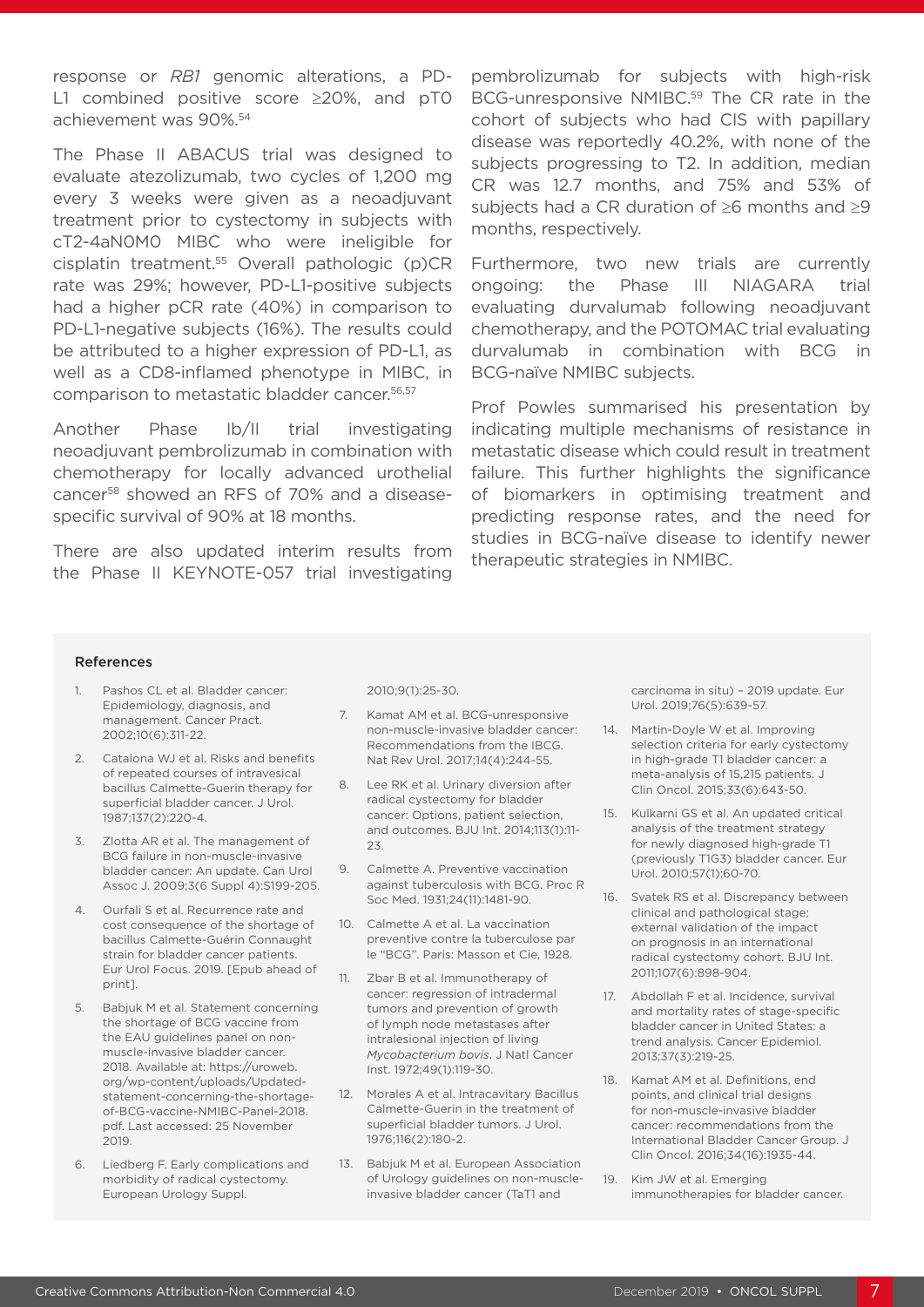Curr Opin Oncol. 2015;27(3):191-200.

- 20. Tomaszewski JJ, Smaldone MC. Emerging intravesical therapies for management of nonmuscle invasive bladder cancer. Open Access J Urol. 2010;2:67-84.
- 21. Werntz RP et al. Emerging therapies in the management of high-risk non-muscle invasive bladder cancer (HRNMIBC). World J Urol. 2019;37(10):2031-40.
- 22. Kim HS, Seo HK. Immune checkpoint inhibitors for urothelial carcinoma. Investig Clin Urol. 2018;59(5):285-96.
- 23. Dobruch J et al. Gender and bladder cancer: a collaborative review of etiology, biology, and outcomes. Eur Urol. 2016;69(2):300-10.
- 24. Crivelli JJ et al. Effect of smoking on outcomes of urothelial carcinoma: A systematic review of the literature. Eur Urol. 2014;65(4):742-54.
- 25. Divrik RT et al. Impact of routine second transurethral resection on the long-term outcome of patients with newly diagnosed pT1 urothelial carcinoma with respect to recurrence, progression rate, and disease-specific survival: a prospective, randomised clinical trial. Eur Urol. 2010;58(2):185-90.
- 26. Herr HW. Restaging transurethral resection of high risk superficial bladder cancer improves the initial response to bacillus Calmette-Guerin therapy. J Urol. 2005;174(6):2134-7.
- 27. Herr HW et al. Can restaging transurethral resection of T1 bladder cancer select patients for immediate cystectomy? J Urol. 2007;177(1):75-9.
- 28. Palou J et al. Recurrence, progression and cancer-specific mortality according to stage at re-TUR in T1G3 bladder cancer patients with BCG: Not as bad as previously though. World J Urol. 2019;36(10):1621-7.
- 29. Xylinas E et al. Accuracy of the EORTC risk tables and of the CUETO scoring model to predict outcomes in non-muscle-invasive urothelial carcinoma of the bladder. Br J Cancer. 2013;109(6):1460-6.
- 30. Lamm DL et al. Maintenance bacillus Calmette-Guerin immunotherapy for recurrent TA, T1 and carcinoma in situ transitional cell carcinoma of the bladder: A randomized Southwest Oncology Group study. J Urol. 2000;163(4):1124-9.
- 31. Mmeje CO et al. Papillary recurrence of bladder cancer at first evaluation after induction bacillus Calmette-Guérin therapy: implication for clinical trial design. Eur Urol. 2016;70(5):778-85.
- 32. Shariat SF et al. Bladder cancer in the elderly. Urol Oncol. 2009;27(6):653-

#### 67.

- 33. Shariat SF et al. Six essential conditions for bladder-sparing strategies in bacillus Calmette-Guérin unresponsive bladder cancer. Immunotherapy. 2019;11(13):1083-6.
- 34. Malmström PU et al. 5-year followup of a randomized prospective study comparing mitomycin C and bacillus Calmette-Guerin in patients with superficial bladder carcinoma. Swedish-Norwegian Bladder Cancer Study Group. J Urol. 1999;161(4):1124- 7.
- 35. Dinney CP et al. Intravesical valrubicin in patients with bladder carcinoma in site and contraindication to or failure after bacillus Calmette-Guérin. Urol Oncol. 2013;31(8):1635-42.
- 36. Skinner EC et al. SWOG S0353: Phase II trial of intravesical gemcitabine in patients with nonmuscle invasive bladder cancer and recurrence after 2 prior courses of intravesical bacillus Calmette-Guérin. J Urol. 2013;190(4):1200-4.
- 37. Barlow LJ et al. Long-term survival outcomes with intravesical docetaxel for recurrent nonmuscle invasive bladder cancer after previous bacillus Calmette-Guérin therapy. J Urol. 2013;189(3):834-9.
- 38. DeCastro GJ et al. A Phase I trial for the use of intravesical cabazitaxel, gemcitabine, and cisplatin (CGC) in the treatment of BCG-refractory nonmuscle invasive urothelial carcinoma of the bladder. J Clin Oncol. 2017;35(6 Suppl):313.
- 39. Samyang Biopharmaceuticals Corporation. Study to evaluate the efficacy and safety of intravesical Nanoxel®M in BCG refractory NMIBC. NCT02982395. https://clinicaltrials. gov/ct2/show/NCT02982395.
- 40. Nativ O et al. Combined thermochemotherapy for recurrent bladder cancer after bacillus Calmette-Guerin. J Urol. 2009;182(4):1313-7.
- 41. Tan WS et al. Radiofrequencyinduced thermo-chemotherapy effect versus a second course of bacillus Calmette-Guérin or institutional standard in patients with recurrence of non-muscle-invasive bladder cancer following induction or maintenance bacillus Calmette-Guérin therapy (HYPM): a Phase III, open-label, randomised controlled trial. Eur Urol. 2019;75(1):63-71.
- 42. de Jong JJ et al. Hyperthermic intravesical chemotherapy for BCG unresponsive non-muscle invasive bladder cancer patients. Bladder Cancer 2018;4(4):395-401.
- 43. Papageorgiou A et al. Interferonalpha induces TRAIL expression and

cell death via an IRF-dependent mechanism in human bladder cancer cells. Cancer Biol Ther. 2007;6(6):872-9.

- 44. Yamashita M et al. Syn3 provides high levels of intravesical adenoviral-mediated gene transfer for gene therapy of genetically altered urothelium and superficial bladder cancer. Cancer Gene Ther. 2002;9(8):687-91.
- 45. Dinney CP et al. Phase I trial of intravesical recombinant adenovirus mediated interferon-α2b formulated in *Syn3* for bacillus Calmette-Guérin failures in nonmuscle invasive bladder cancer. J Urol. 2013;190(3):850-6.
- 46. Shore ND et al. Intravesical rAd-IFNα/Syn3 for patients with high-grade, bacillus Calmette-Guerin-refractory or relapsed nonmuscle-invasive bladder cancer: a Phase II randomized study. J Clin Oncol. 2017;35(30):3410-6.
- 47. Rosenberg JE et al. Atezolizumab in patients with locally advanced and metastatic urothelial carcinoma who have progressed following treatment with platinum-based chemotherapy: a single-arm, multicentre, Phase 2 trial. Lancet. 2016:387(10031):1909-  $20.$
- 48. Hoffman-Censits JH et al. IMvigor 210, a Phase II trial of atezolizumab (MPDL3280A) in platinum-treated locally advanced or metastatic urothelial carcinoma (mUC). J Clin Oncol. 2016:34(Suppl 2S):355.
- 49. Sharma P et al. Efficacy and safety of nivolumab monotherapy in metastatic urothelial cancer (mUC): results from the Phase I/II CheckMate 032 study. J Clin Oncol. 2016;34(Suppl 15):4501.
- 50. Bellmunt J et al. Pembrolizumab as second-line therapy for advanced urothelial carcinoma. N Engl J Med. 2017;376(11):1015-26.
- 51. Massard C et al. Safety and efficacy of durvalumab (MEDI4736), an anti-programmed cell death ligand-1 immune checkpoint inhibitor, in patients with advanced urothelial bladder cancer. J Clin Oncol. 2016;34(26):3119-25.
- 52. Apolo AB et al. Avelumab (MSB0010718C; anti-PD-L1) in patients with metastatic urothelial carcinoma from the JAVELIN solid tumor Phase 1b trial: analysis of safety, clinical activity, and PD-L1 expression. J Clin Oncol. 2016;34(Suppl 15):4514.
- 53. Necchi A et al. Pembrolizumab as neoadjuvant therapy before radical cystectomy in patients with muscleinvasive urothelial bladder carcinoma (PURE-01): an open-label, singlearm, Phase II study. J Clin Oncol.